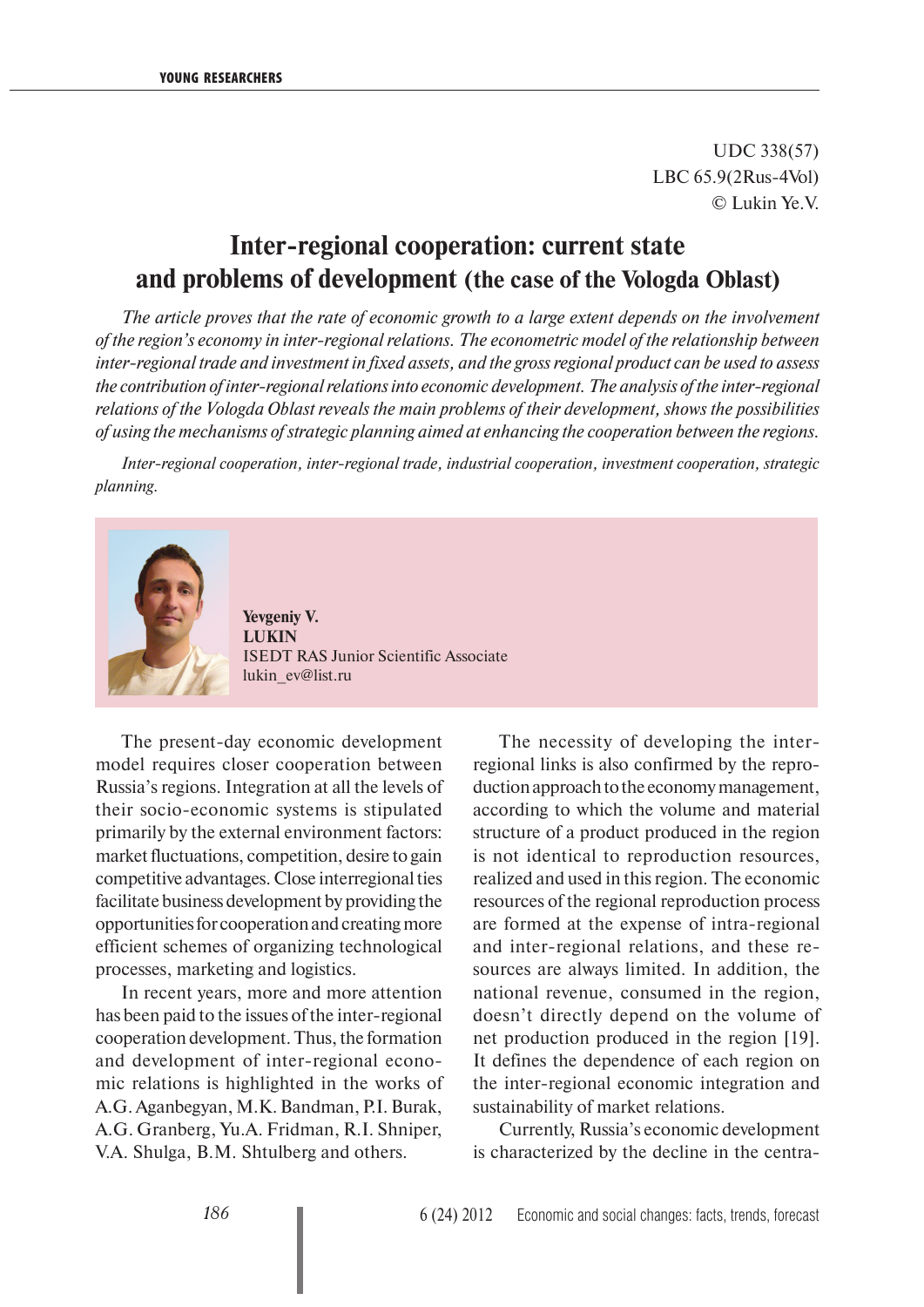lization of the social and economic policy. Enhancing the role of the regional factor has been the logical consequence of the decrease of the state regulation and the crisis of national economy after the collapse of the Soviet Union.

In the times of planned economy, numerous cooperation and production relations between the republics and regions of the USSR were characterized by consistency and stability due to their prescriptive regulation by the state. The collapse of the centralized system of regional development management and economic instability had a significant influence on the territorial division of labour. A significant decline in economic activity, the close up of production facilities, the destruction of cooperation ties and technological production chains increased the closure of the regional markets.

Therefore, it can be stated that until 1999 Russia's regions established economic ties on their own. The governments of the republics, krais and oblasts signed bilateral cooperation agreements, and such types of inter-regional interaction served as links between the regions.

The establishment of the new units of the country's territorial division, the Federal Districts, in 2000 changed the situation significantly [9]. The Decree of the RF President "On the Plenipotentiary of the President of the Russian Federation in the Federal District" states that the districts are established "to ensure the realization of the constitutional powers by the President of the Russian Federation, to enhance the efficiency of activities of the federal bodies of state power and to improve the system of control over the execution of their decisions". As a result, along with a "mild" form of integration processes development (formation of various cooperative organizations), there emerged the "hard" form, which was the creation of state structures and regional executive and legislative power bodies in macro-regions.

By the end of 2002, the system of Federal Districts has been finally integrated in the relations between the centre and the regions, occupying an intermediate position. Economic functions of the Federal Districts consisted in the strategic coordination of regional development, investment activity and interregional relations [15].

Currently, the strengthening of interregional ties is continuing. Inter-regional cooperation serves as one of the priority directions of regional development, being the sphere of special interests of the federal authorities. This is due to the fact that it facilitates the rapprochement of the regional economies, the reduction of territorial disparities in the socio-economic development of the regions and the strengthening of economic ties between the regions; besides, it plays an important role in strengthening the country's federative structure and the development of the regional and, consequently, national economy as a whole [9].

Development of inter-regional economic cooperation has become an important task for the majority of Russian regions, as well as for the Vologda Oblast, which is one of the regions included into the North-Western Federal District.

The Vologda Oblast is an industrially developed, export-oriented region. It specializes in metallurgical and chemical production, forestry, machinery and equipment, meat and dairy products production *(tab. 1)*. The oblast enterprises carry out the primary processing of iron ore and apatites from the northern regions of the North-Western Federal District, as well as the oblast's own forest resources and their subsequent realization in other regions of the country.

According to some researchers, the extent of involvement of the region's economy in inter-regional relations largely determines its economic growth [2, 3]. To confirm this hypothesis it is proposed to use the econometric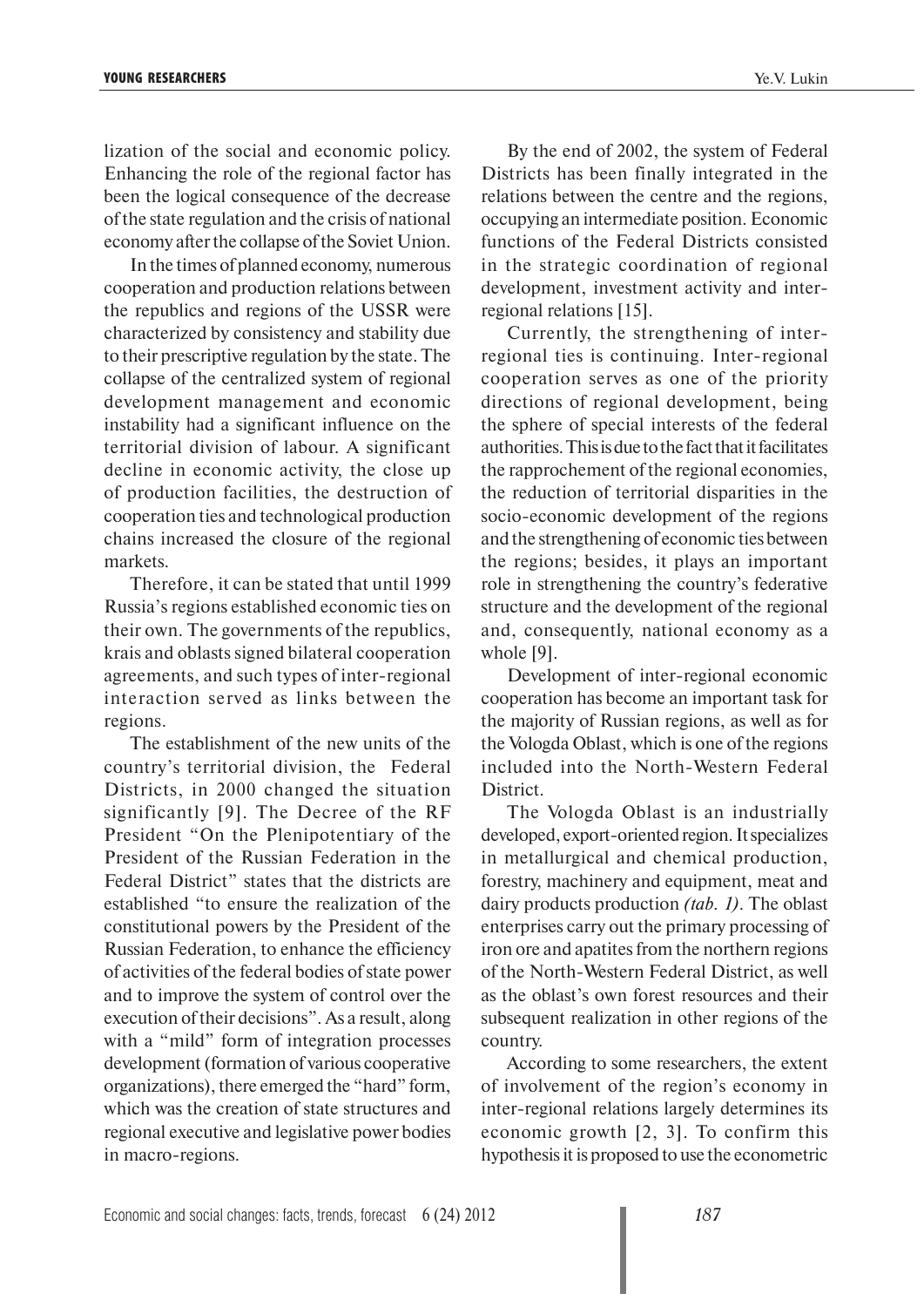|                                                                                                                |                     |                     |                          |                          | Oblast                   | Oblast    | Oblast   |              |                          | Share of the<br>Vologda Oblast                            |              |
|----------------------------------------------------------------------------------------------------------------|---------------------|---------------------|--------------------------|--------------------------|--------------------------|-----------|----------|--------------|--------------------------|-----------------------------------------------------------|--------------|
| Type of production                                                                                             | Republic of Karelia | of Komi<br>Republic | Archangelsk Oblast       | <b>Oblast</b><br>Vologda | Kaliningrad              | Leningrad | Vovgorod | Pskov Oblast | Petersburg<br>Saint I    | in the<br>North-<br>Western<br>Federal<br><b>District</b> | in<br>Russia |
| Rolled ferrous metal products,<br>thousand tons                                                                | -                   |                     | -                        | 3845                     | -                        |           |          | -            | 197                      | 95.1                                                      | 17.4         |
| Steel pipes, thousand tons                                                                                     | -                   |                     | -                        | 291                      | -                        |           |          |              | 453                      | 39.1                                                      | 4.5          |
| Industrial wood, thousand m <sup>3</sup>                                                                       | 245                 | 566                 | 600                      | 2116                     | $\overline{\phantom{0}}$ | 212       | 217      | 39.7         | $\overline{\phantom{0}}$ | 53.0                                                      | 33.4         |
| Saw timber, thousand m <sup>3</sup>                                                                            | 28.3                | 40.4                | 20.3                     | 82.4                     | 1.1                      | 149       | 77.3     | 3            | -                        | 20.5                                                      | 7.8          |
| Meat, thousand tons                                                                                            | 2.4                 | 0.03                | -                        | 3.6                      | 4.5                      | 108.6     | 55.2     | 8.8          |                          | 1.9                                                       |              |
| Tinned meat, thousand standard<br>cans                                                                         |                     |                     | -                        | 52.3                     | 126442                   | 8818      | 43566    | 292          | 1447                     | 0.03                                                      |              |
| Sausage products, tons                                                                                         | 69.9                | 11.3                | 1.3                      | 724                      | 13728                    | 21295     | 7196     | 62574        | 11258                    | 0.6                                                       |              |
| Cheese, tons                                                                                                   | -                   | -                   | 13.7                     | 53.2                     | 3.9                      | 408       | 248      | 7435         | 19809                    | 0.2                                                       |              |
| Butter, tons                                                                                                   | 4.4                 | -                   | 0.2                      | 549                      | $\overline{\phantom{0}}$ | 401       | 1369     | 539          | 10117                    | 4.2                                                       |              |
| Flour, tons                                                                                                    | 7.9                 |                     | $\overline{\phantom{0}}$ | 43.7                     | -                        |           |          | 1.1          | 42.9                     | 45.7                                                      | 1.3          |
| Grain, tons                                                                                                    | 281                 | -                   | $\overline{\phantom{0}}$ | 8947                     |                          |           |          |              | 70                       | 96.2                                                      | 1.7          |
| * Source: Regions of Russia. Socio-economic indicators: stat. collection. Rosstat. Moscow, 2011. P. 728 – 739. |                     |                     |                          |                          |                          |           |          |              |                          |                                                           |              |

Table 1. Export of products from the regions of the North-Western Federal District in 2010\*

model of the relationship between the interregional trade and investment in fixed capital and the gross regional product, which provides a quantitative assessment of the impact of a limited set of factors on the region's economy. As applied to the Vologda Oblast, the model is as follows:

> $Y = 36.5 + 1.3 \cdot X + 0.9 \cdot I$ ,  $R = 0.98$ ;  $R^2 = 0.96$ ;  $S_y = 18,1$ ;  $F(2,8) = 94,4$ ,

where Y is the volume of the gross regional product (billion rub.);

X is the volume of inter-regional export (billion rub.);

I is the volume of investments in the fixed capital (billion rub.).

The assessment of parameters of the multivariate regression was carried out by the least spreads method *(tab. 2)*.

In order to assess the validity (quality) of the regression analysis, the standard error  $S_{v}$ (18,1) was used, which gives an idea about the approximate value of the forecast error, and

the coefficient of determination  $\mathbb{R}^2$  (0,96), which shows what percentage of the Y variation is explained by the influence of the selected components (i.e., the factor indicators explain 96% of the variation of the initial function). These values have confirmed that the considered components are very strong and statistically important.

The regression coefficients allow the average change in the "response" of GRP to be estimated with the change in the volume of inter-regional export or investments in fixed capital by 1 billion rubles, if the other factors are "frozen". So, the increase in the volume of inter-regional export by 1 billion rubles at the fixed value of other parameters leads to the growth of the oblast's GRP by 1.3 billion rubles, the increase in volume of investments by 1 billion rubles – to the growth of GRP by 0.9 billion rubles.

The calculations show that the absolute increment of GRP at a possible change in the volume of inter-regional export exceeds the increment, resulting from the increase of the volume of investments in fixed capital.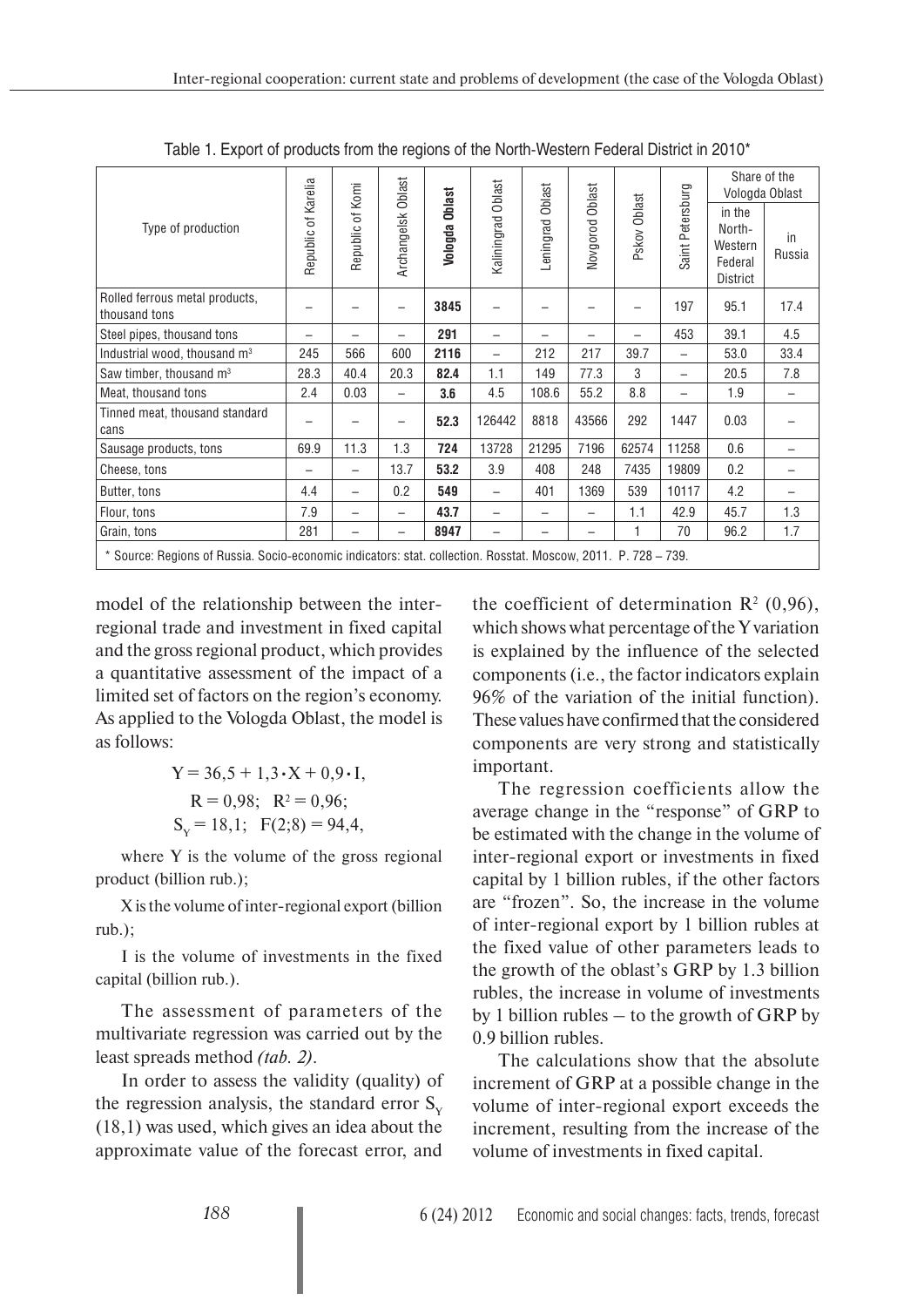|                                  | Standardized<br>rate | Standard<br>error | Coefficient | Standard<br>error | t(8)  | p-level |
|----------------------------------|----------------------|-------------------|-------------|-------------------|-------|---------|
| Free term                        |                      |                   | 36.519      | 11.278            | 3.238 | 0.012   |
| Inter-regional export (X)        | 0.449                | 0.193             | 1.317       | 0.568             | 2.320 | 0.049   |
| Investments in fixed capital (I) | 0.548                | 0.193             | 0.869       | 0.307             | 2.834 | 0.022   |

|  |  |  |  |  | Table 2. The results of application of the multivariate regression |  |
|--|--|--|--|--|--------------------------------------------------------------------|--|
|--|--|--|--|--|--------------------------------------------------------------------|--|



\* Source: Inter-regional commodities exchange of the Vologda Oblast: stat. collection. Vologdastat. Vologda, 2011.

This phenomenon is explained by the great dependence of the Vologda Oblast's economy on the volume of production, exported to other regions of Russia.

The importance of the development of inter-regional trade for the Vologda Oblast's economy is also confirmed by the fact that about a half of its production is exported to other Russian regions *(fig. 1)*, mostly to the Central Federal District (44% – in 2010), the Volga Federal District (25%) and the North-Western Federal District (16%). Besides, 2/3 of the regional goods market is formed by the imports from other RF subjects, mainly from

the North-Western (in 2010 – 48%), Central (20%) and Volga (16%) federal districts.

In general, the main counterparties of the oblast, judging by its economic relations, developing for many years, include the Republic of Komi, the Murmansk Oblast, the Nizhniy Novgorod Oblast, Moscow and the Moscow Oblast, Saint Petersburg and the Leningrad Oblast, the Kemerovo, Yaroslavl and Samara oblasts, Perm Krai.

The structure of the inter-regional supplies of the Vologda Oblast is largely based on the resources and raw materials *(fig. 2)*. Metallurgical production, e.g. rolled ferrous metal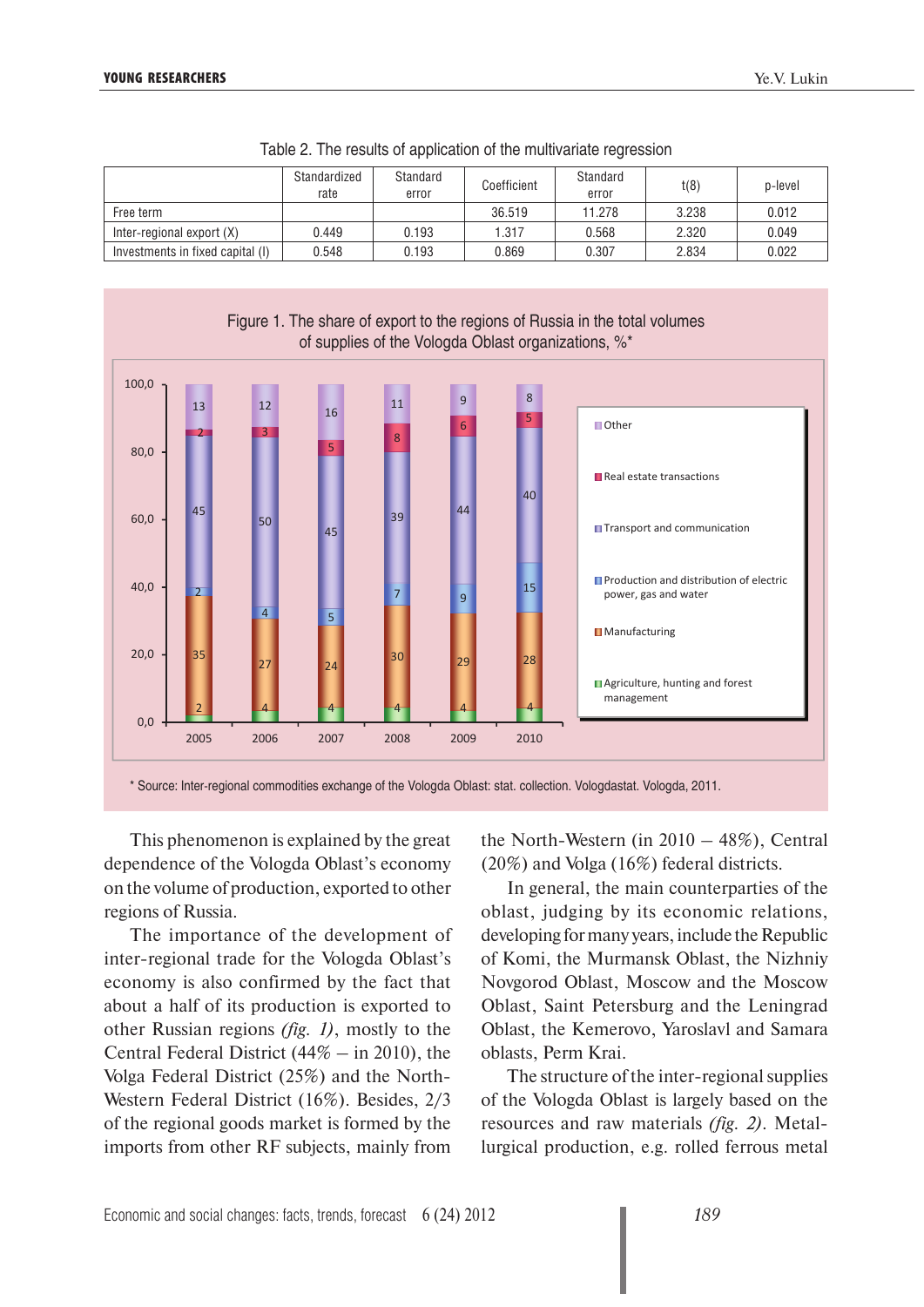

products and steel pipes, prevail in the export. Important export items are the products of chemical industry and timber industry complex, foodstuffs.

In the two decades of economic reforms, the development of inter-regional trade has not contributed to the improvement of the region's industrial structure concerning its balance<sup>1</sup>. The narrow range of products exported from the oblast, the basis of which is formed by a small group of goods with a low degree of processing, led to the fact that the Vologda Oblast economy is not immune to external risks.

The 2008 global economic crisis revealed the instability of the oblast's economy and had a negative impact not only on its inter-regional trade, but also, as a consequence, on its economy on the whole *(fig. 3)*. A slump in prices for the few goods, which form the basis of the Vologda export, proved that.

Thus, the dependence of the region's economy on the situation in the foreign markets is a factor of instability.

In order to reduce the dependence on the factors of external environment, organizations of the Vologda Oblast cooperate with those of other Russian regions. Meanwhile, the dynamics of the main indicators of the interregional cooperation in the 2005 – 2010 can't be considered positive. For instance, the number of joint ventures reduced significantly (by 35%), as well as the number of their employees (by 31%), the volume of investments in fixed capital (by 57%) and manufacturing (by 16%; *tab. 3*).

Only the largest joint ventures function successfully. In 2010 they engaged 8.5% of the

<sup>&</sup>lt;sup>1</sup> Production of machines and equipment in 2010 was only 4.7% of the shipped goods of the industry, whereas metallurgical production accounted for 50.6%.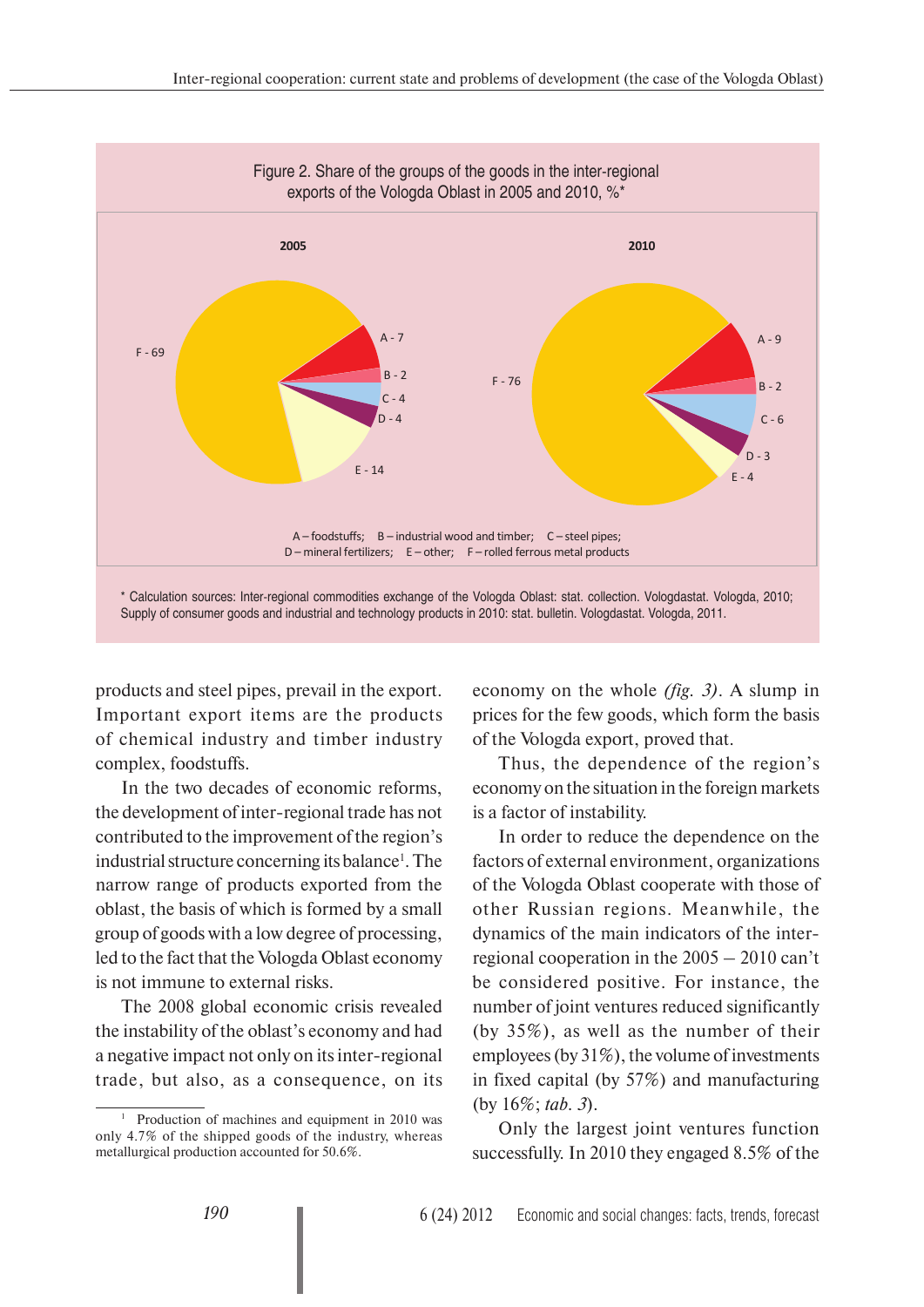

\* Calculation sources: Inter-regional commodities exchange of the Vologda Oblast: stat. collection. Vologdastat. Vologda, 2010; Statistical yearbook of the Vologda Oblast: stat. collection. Vologdastat. Vologda, 2011.

Table 3. Main indicators of the functioning of joint inter-regional enterprises of the Vologda Oblast (in the prices of 2010)\*

| Type of products                                    | 2005  | 2006                | 2007  | 2008  | 2009  | 2010  | 2010 in %<br>to 2005 |
|-----------------------------------------------------|-------|---------------------|-------|-------|-------|-------|----------------------|
| Number of organizations, units                      | 803   | 623                 | 615   | 546   | 578   | 521   | 64.9                 |
| Average annual number of employees, thousand people | 73.9  | 66.2                | 64.7  | 59.9  | 57.2  | 50.7  | 68.6                 |
| Average annual wages and salaries. thousand rubles  | 23.2  | 24.4                | 27.5  | 30.2  | 30.3  | 29.5  | 127.2                |
| Investment in fixed capital, billion rubles         | 27.4  | 21.4                | 15.5  | 18.9  | 10.6  | 11.9  | 43.4                 |
| Basic assets, billion rubles                        | 146.3 | 171.7               | 206.9 | 199.8 | 213.1 | 231.6 | 158.3                |
| Volume of shipped goods. billion rubles             | n/a   | 235.6               | 257.8 | 286.4 | 178.1 | 198.4 | 84.2                 |
|                                                     |       | In % to the outcome |       |       |       |       |                      |
| Number of organizations, units                      | 2.5   | 1.9                 | 1.8   | 1.6   | 1.6   | 1.4   | $-1.1$ p.p.          |
| Average annual number of employees                  | 12.2  | 10.8                | 10.5  | 9.8   | 9.6   | 8.5   | $-3.7$ p.p.          |
| Average annual wages and salaries                   | 158.7 | 153.4               | 157.1 | 152.7 | 152.9 | 159.1 | $+0.4$ p.p.          |
| Investment in fixed capital                         | 27.3  | 21.8                | 14.4  | 19.6  | 15.9  | 21.4  | $-5.9$ p.p.          |
| Basic assets                                        | 22.1  | 24.1                | 22.6  | 22.5  | 23.5  | 43.5  | $+21.4$ p.p.         |
| Volume of shipped goods                             | n/a   | 61.5                | 60.7  | 58.7  | 76.3  | 58.2  | $-3.3$ p.p.          |
|                                                     |       |                     |       |       |       |       |                      |

\* Calculation sources: Investment processes in the Vologda Oblast: stat.collection. Vologdastat. Vologda. 2007 – 2011; Labour and employment in the Vologda Oblast: stat. collection. Vologdastat. Vologda. 2011; Statistical yearbook of the Vologda Oblast: stat. collection. Vologdastat. Vologda. 2011.

employed population in the oblast, 43.5% of the basic funds and 58% of production were concentrated there, and their level of wages and salaries exceeded the average oblast level by 59 percent.

The main direction of joint investment projects is the manufacturing industry (in 2005  $-81\%$ , in 2010 – 66% of the volume of investments in the fixed capital of joint interregional enterprises; *fig. 4*).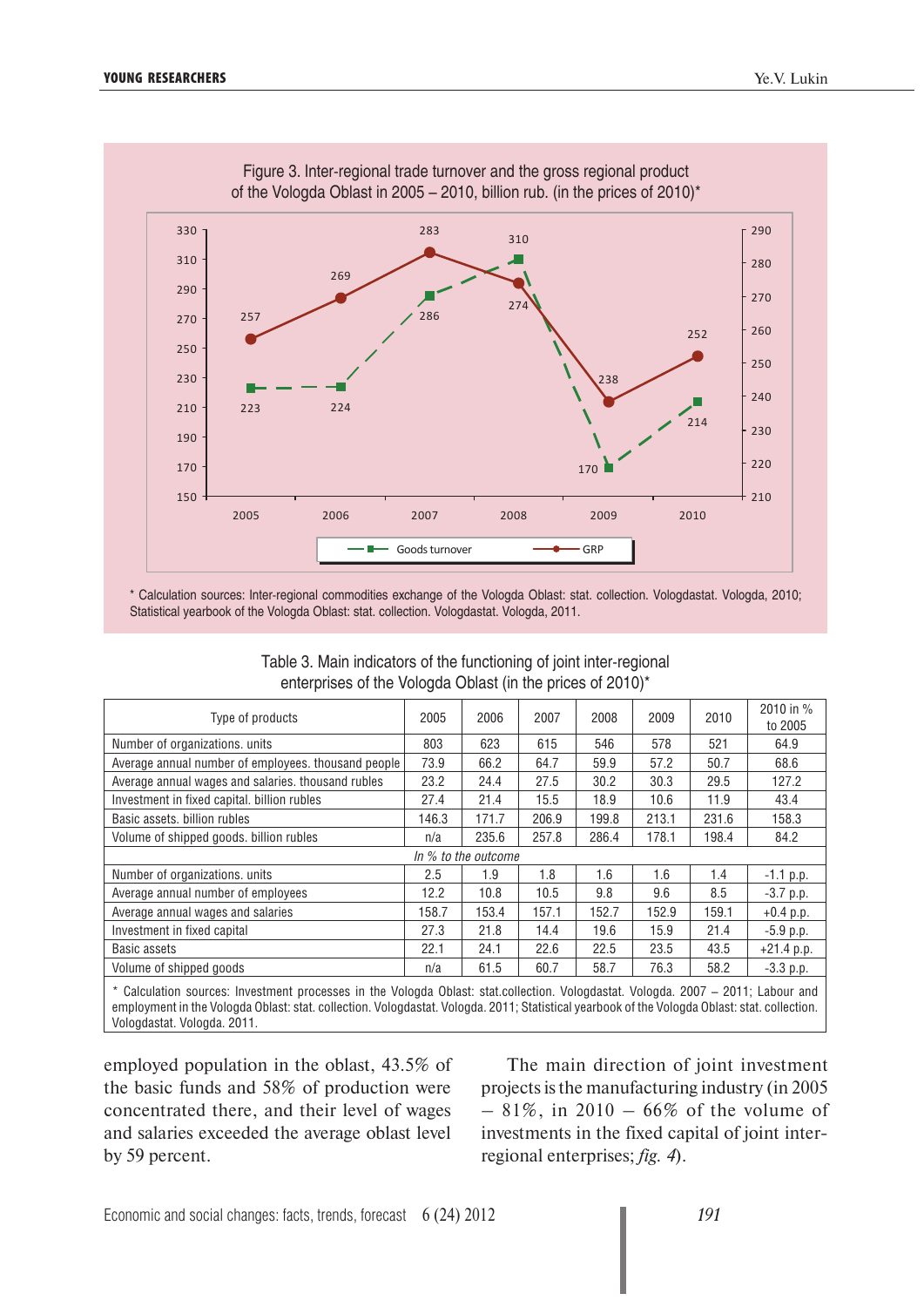

There were 51 joint manufacturing enterprises, functioning in 2010. Among them 16 enterprises were engaged in food production,  $12 - in$  machine-building,  $7 - in$  pulp-andpaper production, 6 – in ferrous metallurgy and metal-working,  $3 -$  in textile production,  $2$ in woodworking, 2 – in chemical production.

Vologda enterprises together with the enterprises of other regions establish facilities for the advanced processing of metal, wood and chemicals on the territory of the Vologda Oblast. However, the most important direction for the oblast, the joint production of final products, isn't practically developing. At the end of 2010 metallurgical production accounted for 63% of the turnover of joint ventures, chemical – for 14%, foodstuffs production – for 8%.

Thus, the joint enterprises of the Vologda Oblast are created in the sectors producing goods with a low degree of processing.

This underlines the raw-material character of the region's economy and its passive role in the national differentiation of labour [12].

Structural adjustment of the real sector of the economy can be intensified through investment cooperation. Investments allow the production to be timely upgraded, the sphere of the enterprise's activity to be expanded, and the level of work safety to be increased.

Inter-regional investment cooperation is complicated by the fact that each region, possessing its resource potential, isn't eager to share it with other regions. Only the potential economic benefit can urge them to do it. Such an attitude is correct from the point of view of market relations. However, the region can't develop in isolation from other regions. Therefore, it is necessary to strengthen interregional investment ties at the macro-regional (district) level.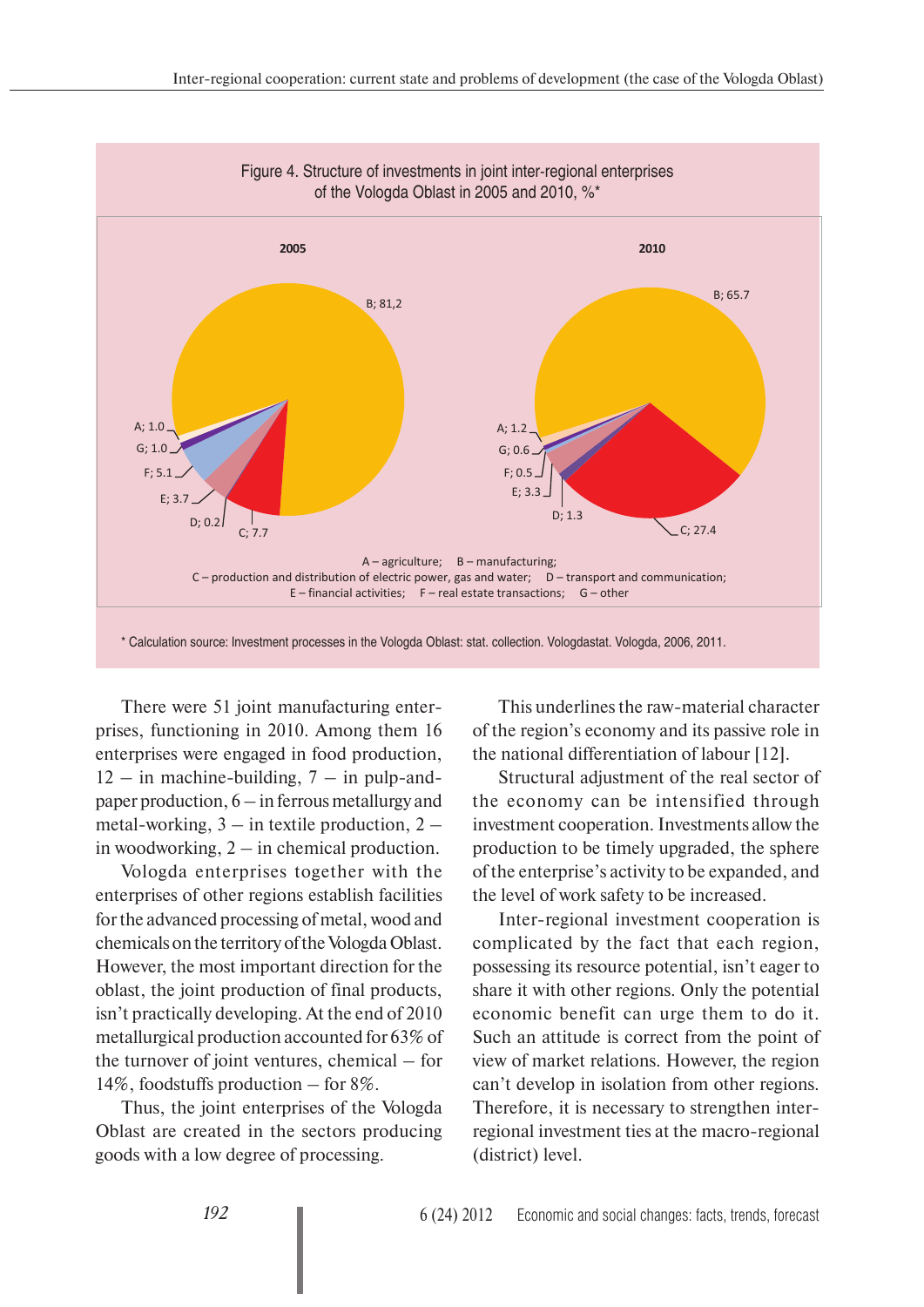The Federal Districts promote the pooling of federal and regional resources, aimed at the socio-economic development of the regions; besides, they facilitate the joint decision of problems when the regions are unable to solve them on their own; they also promote the development of productive forces at the interregional level [18].

At the same time, the regions, different in their level of economic development, can coordinate their efforts under the Federal Districts, they can be comprehensively integrated and gain a certain economic and social effect, by addressing the issues of the territory's socio-economic development independently, without attracting significant funds from the federal budget.

At present, the process of federalization of the country requires the consideration of regions as the subjects of civil law and economic relations having their own economic interests [4]. At the same time, one should not forget that the region is an open socio-economic system which includes many interrelated links and which is connected with other regions of the country, as well as foreign states. The importance of the relations between the RF subjects for the development of sustainable federal relations leads to the necessity of their strengthening, in particular, in the investment sphere.

The Federal Law "On the investment activity in the form of capital investments" provides for the possibility of investment interaction in the sphere of capital investments between the state power bodies of the Russian Federation, the state power bodies of the subjects of the Russian Federation and local self-government bodies with the coordination of their interests<sup>2</sup>. The availability of the required investment resources remains an open issue.

According to Rosstat (Federal State Statistics Service of Russia), the North-Western Federal District (NWFD) annually accounted for 13 – 14% of the total investments of the country in  $2005 - 2010$  (in general for the period – over 6 trillion rubles). The greatest volume of investments was directed to Saint Petersburg, the Leningrad Oblast and the Republic of Komi *(tab. 4)*.

The Vologda Oblast in recent years has become unattractive for investments: the volume of investments in fixed capital in 2005 – 2010 dropped by 38% (the worst figure in NWFD), and the region's share in the total volume of investments in NWFD decreased from 11.5% to 5.5%.

The leading Russian rating agency Expert-RA explains the decrease in the investment attractiveness of the Vologda Oblast by the growth of investment risks (mainly because of the deteriorating economic and management components) and by the decrease of the investment potential (because of the deterioration of consumer, industrial and financial components).

Investors are mostly interested in such branches of the economy, as transport and communication, and manufacturing (mainly metallurgical and chemical), 40% and 28% of the investments, respectively, were directed there in 2010 (in 2005 – 45% and 35%; *fig. 5*) .

Four of the top ten largest investment projects are funded by the investors from other regions of Russia (Moscow-based companies OJSC OGK-6 and Alliance Group, LLC Nestle Russia and Yaroslavl-based JSC TGK-2; *tab. 5*), two projects in the food sector and two – in the energy sector.

The development of the Vologda Oblast's inter-regional investment cooperation demonstrates the same skew in the structure of industry toward the production of goods with the low degree of processing. As for hi-tech industries, in particular, mechanical engineering, they remain unattractive for Russian investors.

<sup>&</sup>lt;sup>2</sup> On the investment activity in the form of capital investments: Federal Law of the Russian Federation dated 25 February 1999. Available at: http://base.consultant.ru/cons/ cgi/online.cgi?req=doc;base=LAW;n=123436; dst=4294967 295;rnd=0.11578548730758986;from=70033-0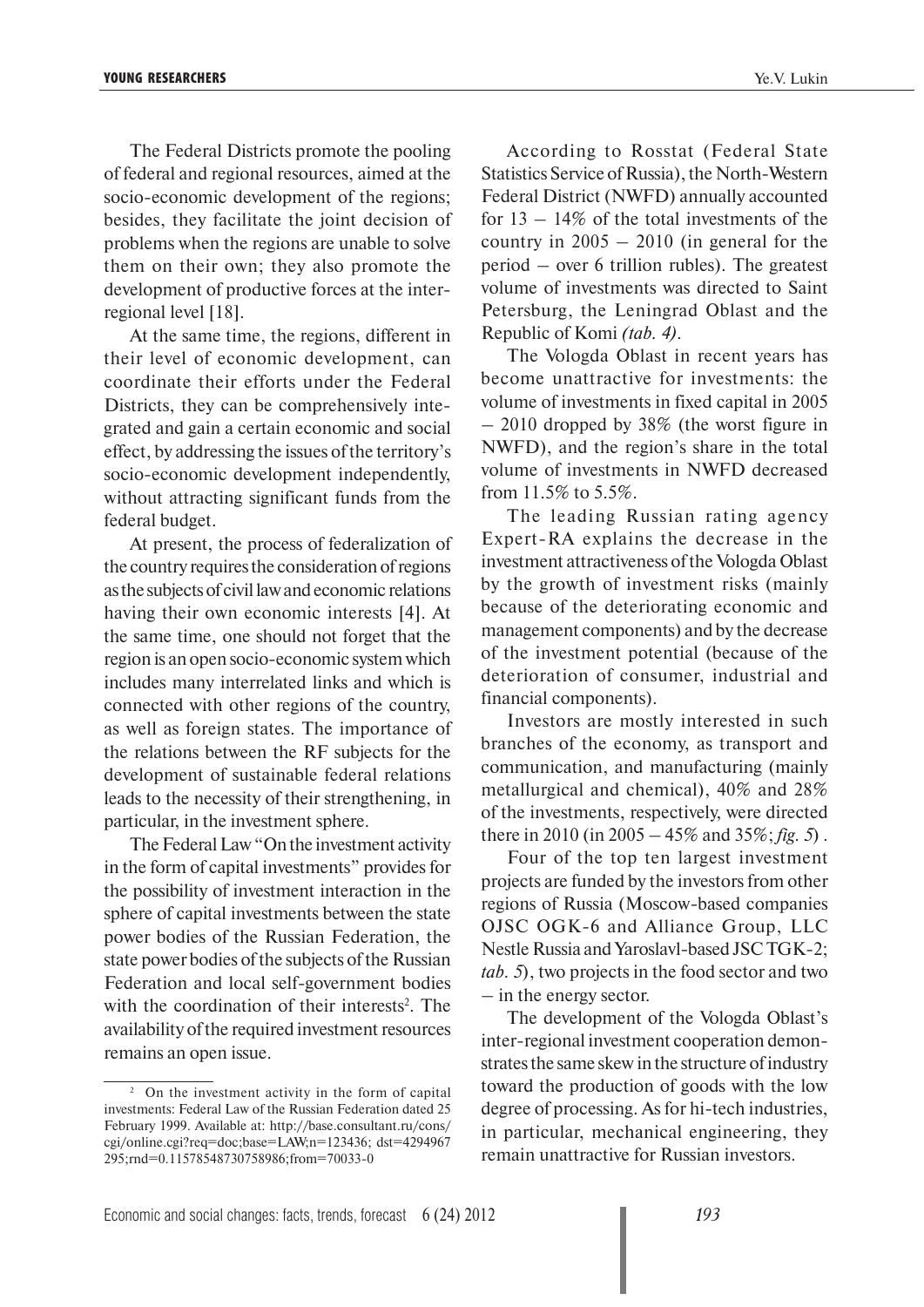| 2005    | 2006                                    | 2007   | 2008   | 2009   | 2010   | 2010 in %<br>to 2005 |
|---------|-----------------------------------------|--------|--------|--------|--------|----------------------|
| 800.1   | 978.5                                   | 1107.6 | 1174.1 | 992.1  | 1049.6 | 131.2                |
| 145.6   | 196.5                                   | 170.1  | 188.8  | 203.4  | 269.3  | 184.9                |
| 23.6    | 29.8                                    | 32.9   | 40.4   | 39.5   | 39.7   | 168.3                |
| 258.4   | 293.8                                   | 416.9  | 423.1  | 352.5  | 375.0  | 145.1                |
| 10.9    | 13.8                                    | 21.4   | 22.0   | 16.3   | 15.2   | 139.3                |
| 78.1    | 105.3                                   | 79.2   | 90.2   | 112.5  | 102.6  | 131.4                |
| 33.3    | 37.4                                    | 35.8   | 54.9   | 44.8   | 35.0   | 105.3                |
| 76.8    | 128.8                                   | 166.4  | 158.4  | 78.9   | 78.6   | 102.4                |
| 22.2    | 25.0                                    | 23.2   | 28.5   | 19.4   | 22.3   | 100.5                |
| 54.9    | 50.7                                    | 62.3   | 83.7   | 66.0   | 54.6   | 99.4                 |
| 92.2    | 92.7                                    | 96.2   | 82.6   | 59.1   | 57.3   | 62.1                 |
| $11.5*$ | $9.5*$                                  | $8.7*$ | $7.0*$ | $6.0*$ | $5.5*$ | $-6.0$ p.p           |
|         | * Chara of the Veloade Oblast in MINIED |        |        |        |        |                      |

| Table 4. Volume of investments in the fixed capital of organizations |  |
|----------------------------------------------------------------------|--|
| in the NWFD regions, billion rubles (in the prices of 2010)          |  |

Share of the Vologda Oblast in NWFD.

Source: author's calculations based on: Main indicators of development of NWFD regions: stat. collection. Vologdastat. Vologda, 2011. Р. 205.



Figure 5. Structure of investments in the fixed capital of the Vologda Oblast, %\*

\* Calculation source: Investment processes of the Vologda Oblast: a statistical collection. Vologdastat. Vologda, 2011. P. 46-49.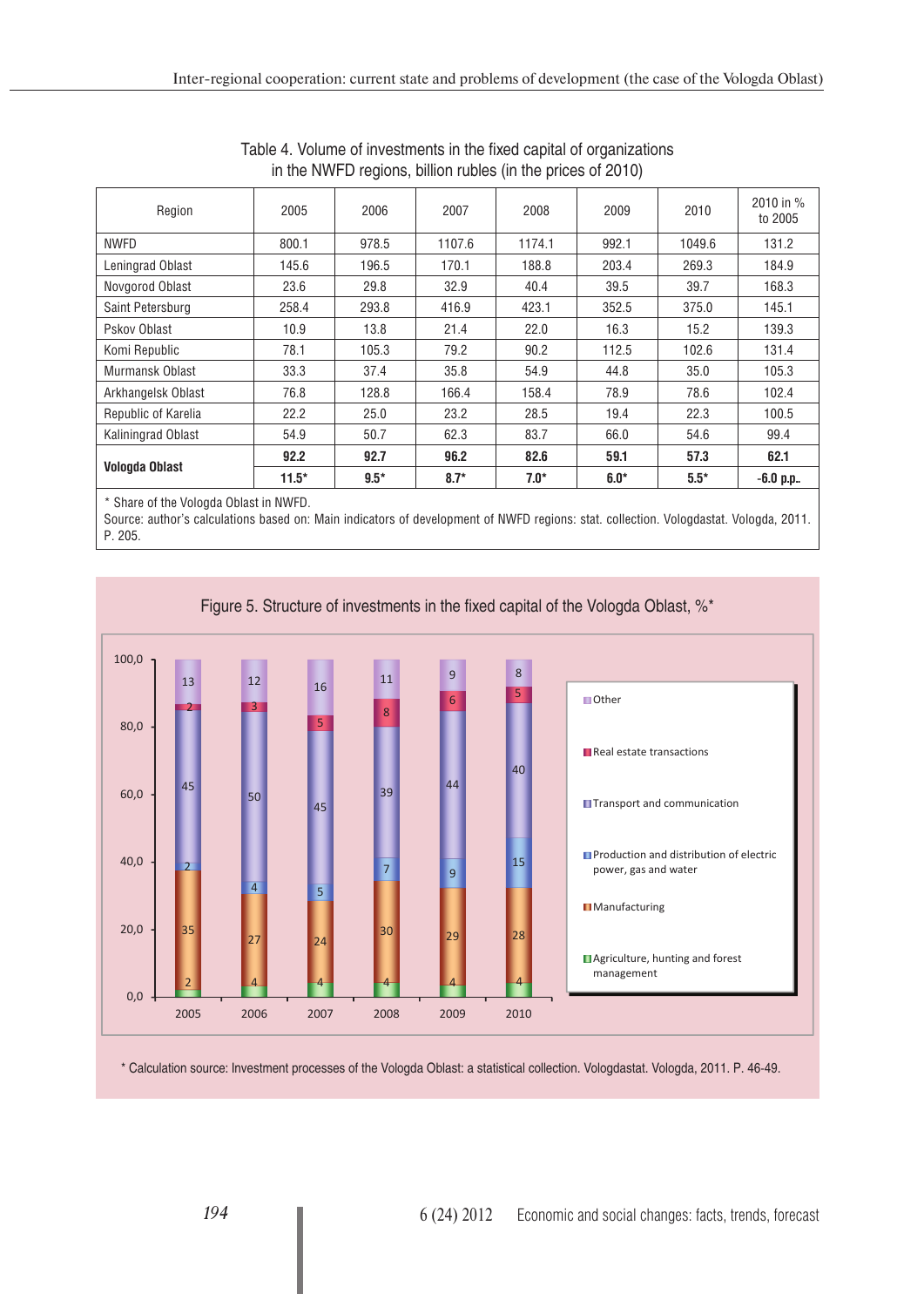| N₫                                                                                                                                                                      | Project name                                                                                                                                              | Industry           | Implementation<br>period | Investor                                            | Amount of<br>investments,<br>billion rubles |  |  |  |
|-------------------------------------------------------------------------------------------------------------------------------------------------------------------------|-----------------------------------------------------------------------------------------------------------------------------------------------------------|--------------------|--------------------------|-----------------------------------------------------|---------------------------------------------|--|--|--|
| 1                                                                                                                                                                       | Second construction stage of the<br>Cherepovets state district power station                                                                              | Energy             | 2009-2014                | OJSC OGK-6                                          | 18,6                                        |  |  |  |
| 2                                                                                                                                                                       | Flax complex of the Vologda Oblast                                                                                                                        | Textile            | 2008-2020                | JSC Vologodsky Textile,<br>agricultural producers   | 9,8                                         |  |  |  |
| 3                                                                                                                                                                       | Carbamide production unit                                                                                                                                 | Chemical           | 2008-2012                | <b>OJSC Cherepovetsky Azot</b>                      | 7,8                                         |  |  |  |
| 4                                                                                                                                                                       | Combined cycle gas turbine unit<br>PGU-110 consisting of a gas-turbine<br>installation GTU 75 MW + heat recovery<br>steam generator + steam turbine 35 MW | Energy             | 2007-2012                | OJSC TGK-2                                          | 5,9                                         |  |  |  |
| 5                                                                                                                                                                       | Cultivation of small fruit crops on the<br>basis of industrial technologies                                                                               | Food               | 2009-2013                | <b>OJSC Alliance Group</b>                          | 4,9                                         |  |  |  |
| 6                                                                                                                                                                       | Reconstruction of existing paper<br>manufacturing                                                                                                         | Wood<br>processing | 2010-2016                | <b>OJSC Sukhonsky Pulp and</b><br>Paper mill        | 4,1                                         |  |  |  |
| 7                                                                                                                                                                       | Industrial Park Sheksna                                                                                                                                   | Metal working      | 2006-2015                | Vologda Oblast Government                           | 2,7                                         |  |  |  |
| 8                                                                                                                                                                       | Air separation unit                                                                                                                                       | Metallurgy         | 2011-2012                | ZAO Air Liquide Severstal                           | 2,0                                         |  |  |  |
| 9                                                                                                                                                                       | Development of value added production                                                                                                                     | Wood<br>processing | 2009-2013                | <b>OJSC Sokolsky DOK (Wood</b><br>Processing Plant) | 1,2                                         |  |  |  |
| 10                                                                                                                                                                      | Layout of baby food production in<br>Vologda (second stage)                                                                                               | Food               | 2011-2015                | <b>LLC Nestle Russia</b>                            | 1,0                                         |  |  |  |
| Source: Major investment projects under implementation in the Vologda Oblast. Available at: http://expert.ru/northwest/2012/25/<br>ekonomika-severo-zapada/media/146274 |                                                                                                                                                           |                    |                          |                                                     |                                             |  |  |  |

Table 5. Major investment projects implemented in the Vologda Oblast

The expansion of the regional enterprises' participation in the inter-regional industrial cooperation, along with investment cooperation, depends on the results of economic reforms and, first of all, on the creation of favorable conditions for the attraction of investors and development of the industry.

The smart strategic planning of the economy, based on the principles of sustainable and innovation development and taking into account the strengthening of inter-regional economic links, is a key tool for achieving these objectives [11, 16, 17, 20].

Several attempts to create the institutional framework for the implementation of a sustainable and systemic approach to the organization and management of interregional cooperation processes have been made at the level of the North-Western Federal District. The strategy for the socio-economic development of the North-Western Federal District for the period up to 2020 approved by the RF Government on 18 November 2011 is an important document defining the strategic direction of the district's regional policy and inter-regional relations. This document makes an attempt to use strategic planning for the large group of the RF subjects. The strategy is mainly aimed at creating the conditions, which will ensure rapid and sustainable economic growth in the RF subjects included in the North-Western Federal District. The document focuses on the development of the North-West as a single economic space within the framework of the single economic space of Russia.

This goal is to be achieved by implementing the set of measures aimed at the strengthening of inter-regional integration. It is expected that the stabilization of local markets, the intersectoral and inter-regional integration of scientific-technological and production potential, the implementation of mutually beneficial strategic inter-regional projects will have a multiplicative effect on the economy of the North-West.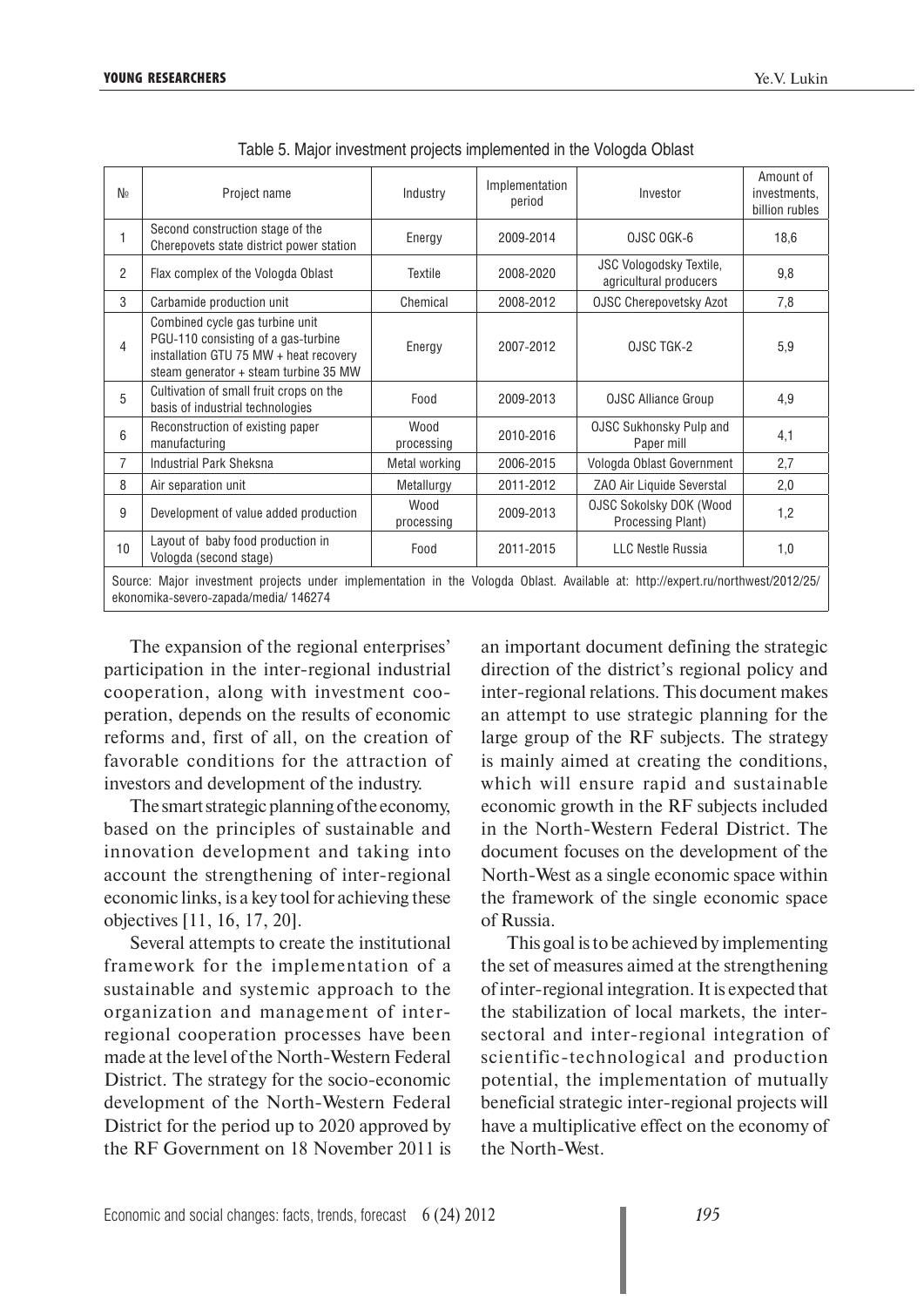The essential point of the strategy is its consideration of the fact that under the current conditions of market relations, inter-regional cooperation can not develop on the directive basis. The regions should have a clear notion of the economic feasibility of such integration. It is proposed to work out the long-term programme documents on the socio-economic development, i.e. regional strategies, as a mechanism for the coordination of interests.

However, the analysis of strategic documents of the NWFD regions showed that not all the strategies emphasize the role of inter-regional cooperation as an important factor of regional development. Only 6 of the documents contain the notion that it is possible to achieve more through the pooling of competitive advantages of the neighbouring regions, the development of inter-regional cooperation and stimulation of inter-regional integration, than by competing for external resources (the strategy for the socio-economic development of the Vologda Oblast for the period up to 2020 the issues of strengthening the inter-regional ties are barely touched upon).

In addition, the problems of strategic planning in the regions include the lack of strategic guidelines on the mechanisms of formation and regulation of the policy in the sphere of inter-regional cooperation.

Another major problem is the absence of the long-term vision, coordinated at the district level, concerning the total export capacity, as well as the improvement of investment climate and the efficient use of competitive advantages [1]. The regions' executive and legislative authorities are to form a coordinated approach to the management of integrated economic complex. The systemic problems of socioeconomic development require the elaboration of special methodology of evaluating the interregional cooperation projects and programmes, allowing the use of modern mechanisms and principles of territorial economic management and interaction.

Thus, taking into account modern theoretical and methodological principles in the sphere of inter-regional cooperation, the results of the analysis of the Vologda Oblast's inter-regional relations, one can draw the following conclusions.

1. It is necessary to study the inter-regional economic and cooperative ties comprehensively, which is difficult at the moment due to the low degree of openness and transparency of the information on the state and dynamics of their development. The region's economic growth depends largely on the degree of involvement of its economy in inter-regional relations.

2. For the sustainable development of the regional economy and reduction of its dependence on the world market situation, the share of inter-regional export and intra-regional consumption should amount to not less than 2/3 of the total volume of supplies of production produced in the region. The exportoriented strategy to the detriment of domestic consumers is untenable [10, 14].

3. The state authorities should use all the available administrative and economic tools for the strengthening and development of cooperative relations between industrial enterprises (in different districts, regions and Federal Districts), the technological process of which is aimed at the production of goods with high added value.

4. The development of investment cooperation between the regions should be coordinated at the federal and district levels. Investment projects should be implemented in the priority sectors of the national economy in accordance with the strategies and concepts of the development of Russia and its Federal Districts.

5. Strategic documents on the regional development should include the sections, containing clearly defined and agreed directions and mechanisms of inter-regional cooperation. The interaction of the regional executive and legislative authorities should be also aimed at eliminating the barriers to inter-regional